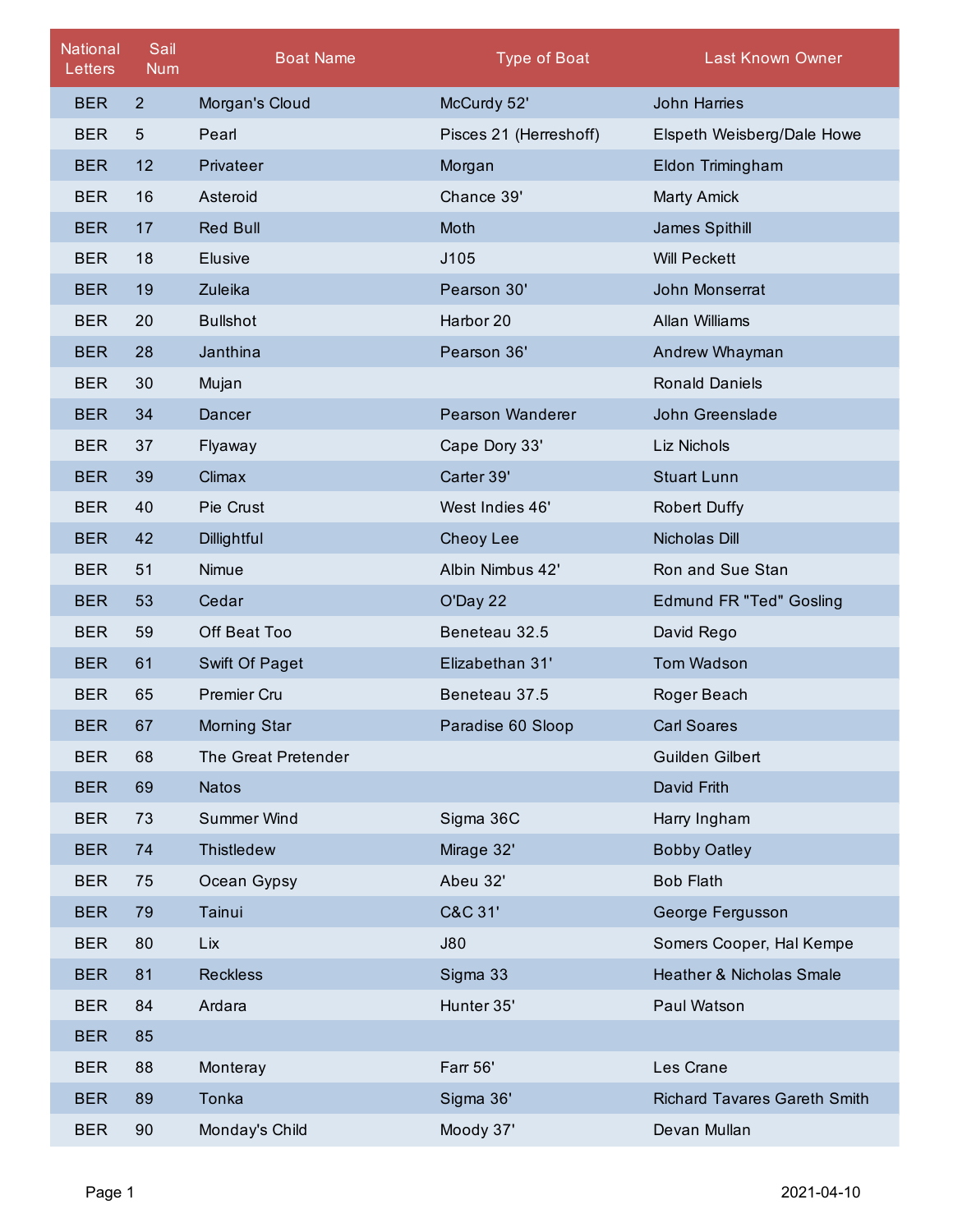| <b>National</b><br>Letters | Sail<br><b>Num</b> | <b>Boat Name</b>      | <b>Type of Boat</b>  | <b>Last Known Owner</b> |
|----------------------------|--------------------|-----------------------|----------------------|-------------------------|
| <b>BER</b>                 | 91                 | Moondance             | Beneteau 29'         | <b>Jill Colmet</b>      |
| <b>BER</b>                 | 95                 | Soldier Fortune       | Pearson              | <b>Rupert Lambert</b>   |
| <b>BER</b>                 | 98                 | Defiant II            | <b>Beneteau</b>      | Colin Pearman           |
| <b>BER</b>                 | 99                 | Gatatea               | Carter 35            | John Kyle               |
| <b>BER</b>                 | 100                | Lily                  | Ta-Shing Baba        | <b>Richard Isted</b>    |
| <b>BER</b>                 | 101                | Ondine                | 25' Sloop            | Paul Lavigne            |
| <b>BER</b>                 | 105                | <b>Brightstar</b>     |                      | <b>Brian Billings</b>   |
| <b>BER</b>                 | 105                | Mayhem                | J105                 | Jon Corless             |
| <b>BER</b>                 | 109                | <b>Belair</b>         | Roy Davies 48'       | Bob & Betsy Baille      |
| <b>BER</b>                 | 112                | <b>Bombay Clipper</b> |                      | <b>Edward Dyer</b>      |
| <b>BER</b>                 | 113                | <b>Fat Tuesday</b>    | J92                  | <b>Greg Summers</b>     |
| <b>BER</b>                 | 115                | Cocoon                | Cal 28               | <b>Andrew Barber</b>    |
| <b>BER</b>                 | 120                | Lymelight             | trintella 38 ketch   | <b>Anthony Gaade</b>    |
| <b>BER</b>                 | 122                | Circe                 | C&C 37'              | <b>Patrick Stamper</b>  |
| <b>BER</b>                 | 125                | Crossfire             | J125                 | <b>Brian Hillier</b>    |
| <b>BER</b>                 | 131                | Lullaby               | Morgan 45'           | Roger Beach             |
| <b>BER</b>                 | 144                | <b>Escape</b>         | McGregor 65'         | Eldon Trimingham        |
| <b>BER</b>                 | 148                | <b>Borderlaw</b>      | Camper & Nich 44'    | James                   |
| <b>BER</b>                 | 149                | <b>Tiddlywink</b>     | J80                  | <b>RBYC</b>             |
| <b>BER</b>                 | 152                | Exuberance            | Ranger 33            | Duncan Stott            |
| <b>BER</b>                 | 160                | Big Bear              | J160                 | Jonathan Brewin         |
| <b>BER</b>                 | 188                | Tsunami               | Frers 41'            | Andrew Henderson        |
| <b>BER</b>                 | 196                | <b>High Energy</b>    | Fabola Diva 39'      | <b>Penny Simmons</b>    |
| <b>BER</b>                 | 205                | Joji                  | J105                 | Mike Tucker             |
| <b>BER</b>                 | 206                | <b>Vivacious</b>      | Westerley 36'        | <b>Alexander Abbott</b> |
| <b>BER</b>                 | 207                | Katimavik             |                      | Kempe Family            |
| <b>BER</b>                 | 220                | <b>Rainbow Runner</b> | FD12 Cutter          | C.F. Alex Cooper        |
| <b>BER</b>                 | 222                | Eclipse               | Laser 28'            | Jiri Heinz              |
| <b>BER</b>                 | 240                | Hedghog               | Viper                | Alec Cutler             |
| <b>BER</b>                 | 286                | Morning Glory         | J105                 | Hasso Platner           |
| <b>BER</b>                 | 300                | <b>Jack Rabbit</b>    | Freedom 44           | <b>Tom Vesey</b>        |
| <b>BER</b>                 | 305                | Back in Black         | J105                 | <b>Ed Faries</b>        |
| <b>BER</b>                 | 361                | Dreamscape            | Beneteau Oceanis 36' | Robbie Aldred           |
| <b>BER</b>                 | 392                | Yabsta                | J105                 | <b>Trevor Boyce</b>     |